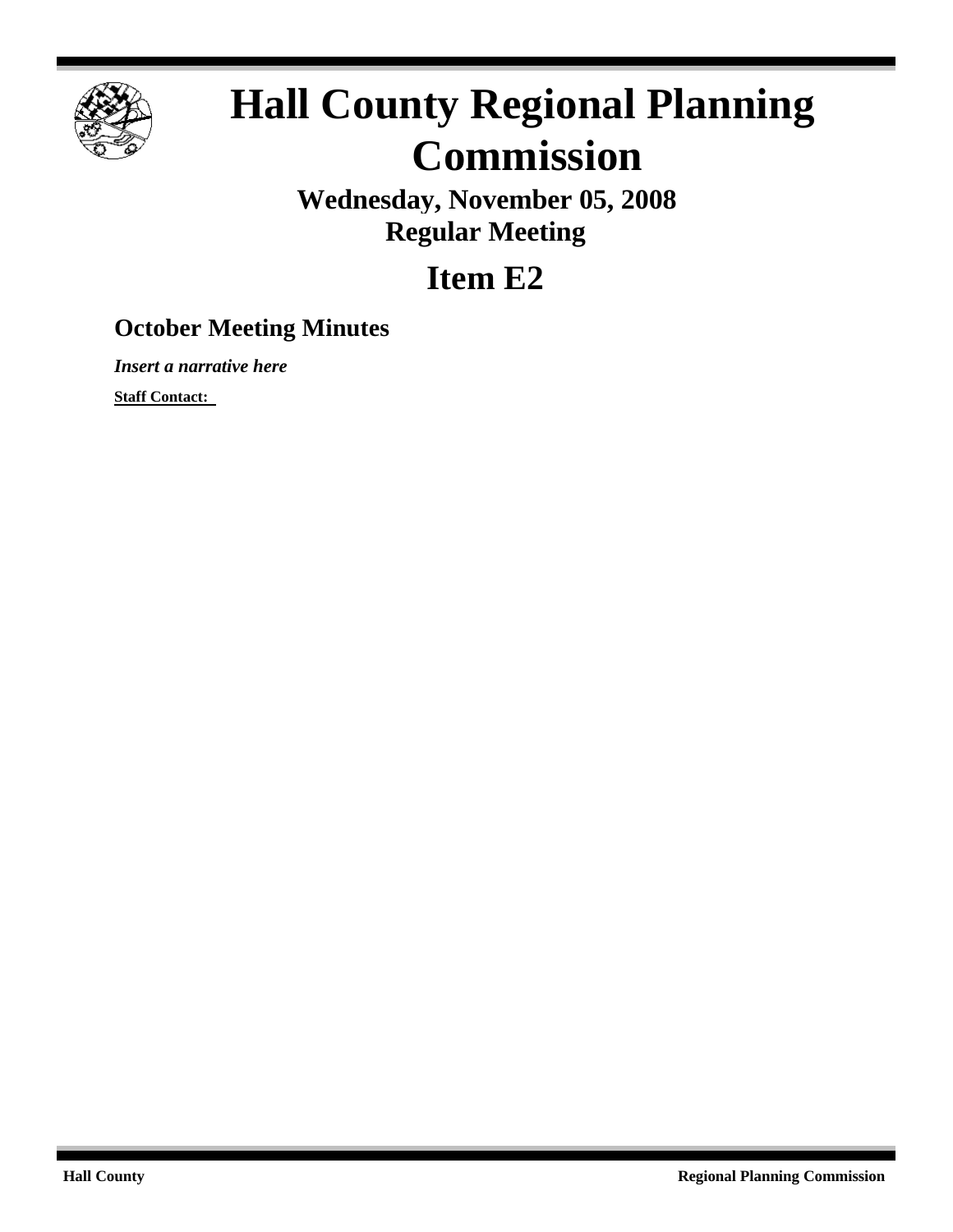

#### THE REGIONAL PLANNING COMMISSION OF HALL COUNTY, GRAND ISLAND, WOOD RIVER AND THE VILLAGES OF ALDA, CAIRO, AND DONIPHAN, NEBRASKA

**Minutes** for October 1, 2008

The meeting of the Regional Planning Commission was held Wednesday, October 1, 2008, in the Community Meeting Room - City Hall – Grand Island, Nebraska. Notice of this meeting appeared in the "Grand Island Independent" September 20, 2008.

| Present: | Pat O'Neill<br>Deb Reynolds<br>Don Snodgrass<br>Leslie Ruge<br>Dianne Miller | Lisa Heineman<br><b>Mark Haskins</b><br>Karen Bredthauer<br><b>Bill Hayes</b> |
|----------|------------------------------------------------------------------------------|-------------------------------------------------------------------------------|
| Absent:  | Scott Eriksen, John Amick, Jaye Monter                                       |                                                                               |
| Other:   |                                                                              |                                                                               |
| Staff:   | Chad Nabity, Rose Woods                                                      |                                                                               |
| Press:   |                                                                              |                                                                               |

#### **1. Call to order.**

Chairman O'Neill called the meeting to order at 6:00 p.m. He stated that this was a public meeting subject to the open meetings laws of the State of Nebraska. He noted that the requirements for an open meeting were posted on the wall in the room and easily accessible to anyone who may be interested in reading them.

#### **2. Minutes of September 17, 2008 meeting.**

O'Neill asked if there were any changes to the September 17, meeting minutes. Hearing none O'Neill asked for a motion.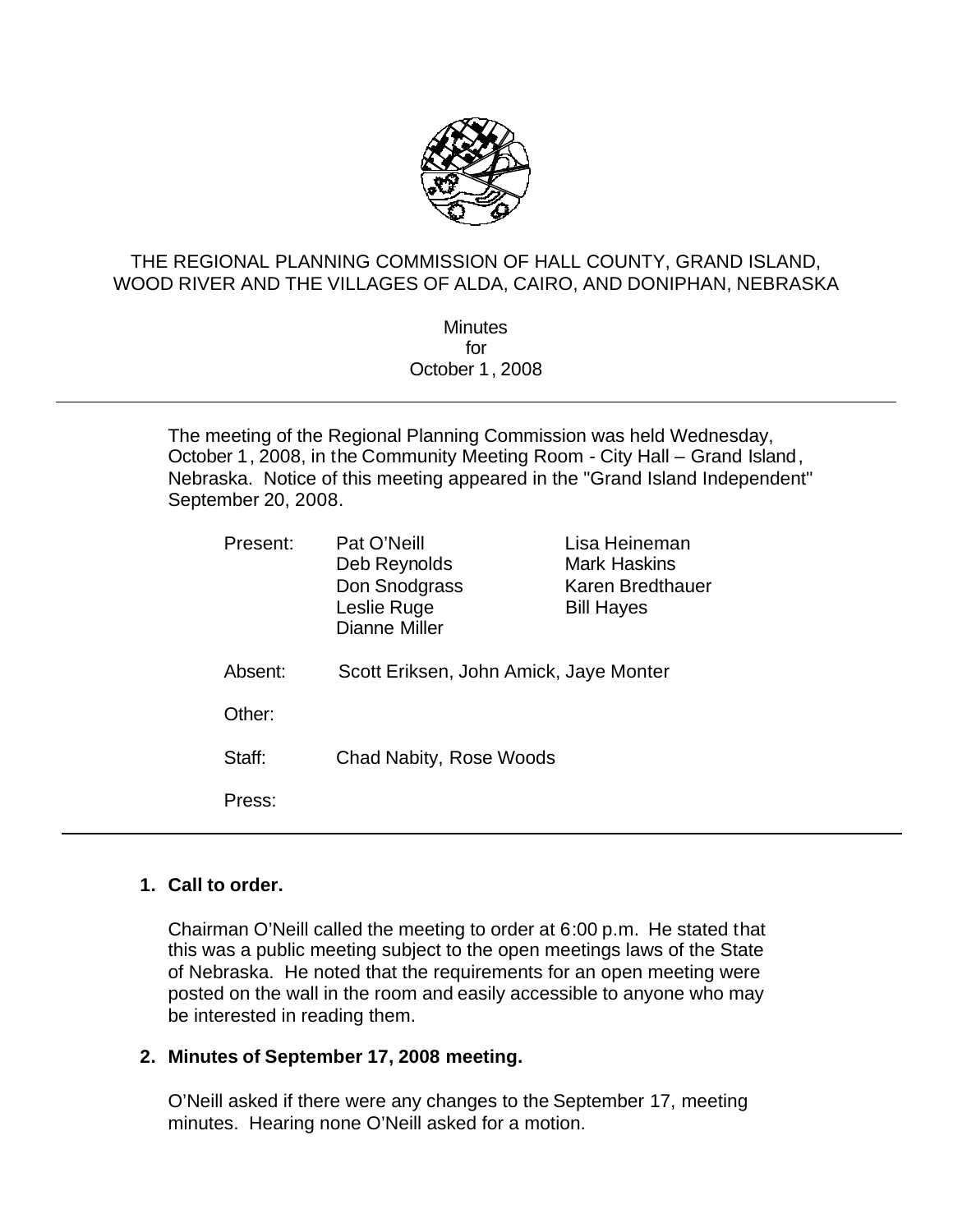A motion was made by Miller, and seconded by Reynolds to approve the Minutes of the September 17, 2008 meeting as mailed.

The motion carried with 9 members present voting in favor (O'Neill, Ruge, Hayes, Miller, Reynolds, Heineman, Haskins, Bredthauer, and Snodgrass).

#### **3. Request time to speak.**

No one requested time to speak.

#### **4. Review and Approve Northwest Intergenerational Plan (C-01-2008GI)**

Nabity stated this plan was created at the request of and with the help of Pamela Forster with Excel Development Group. Excel Development Group is building the Woodland Park Townhomes in northwest Grand Island, east of Independence Avenue and north of Capital Avenue.

The Woodland Park Townhomes is a development that uses a variety of state and federal funding sources to create quality affordable housing for low income seniors. The first phase of the project was completed this year with a grand opening celebration in August of 2008. All of the units are full and there is a waiting list with 250 persons on it waiting for openings. This type of quality affordable housing is needed desperately in Grand Island.

The developer is preparing a funding application for the second phase of this project. Phase II proposes to build 20 units (10-duplexes) at an estimated cost of \$4.2 million. Although this project uses state and federal funding sources to make it affordable to seniors, it will be required to pay real estate taxes. One component of the funding application that can positively influence the decision to award funding is the existence of a neighborhood plan. Ms. Forster offered to help prepare the basic plan that is before you for consideration.

This plan is descriptive in nature. It details the level and types of development that have occurred in Northwest Grand Island. Northwest Grand Island has become a mature neighborhood with a variety of types and styles of housing that appeal to all age groups. Every type of housing from apartments and starter homes through retirement and assisted living facilities are available. Recreational facilities and opportunities are being expanded in the area with new parks, improvements to existing parks, and hike/bike trails that extend throughout the neighborhood. The Grand Island public school system (GIPS) and Northwest High School both have facilities in Northwest Grand Island.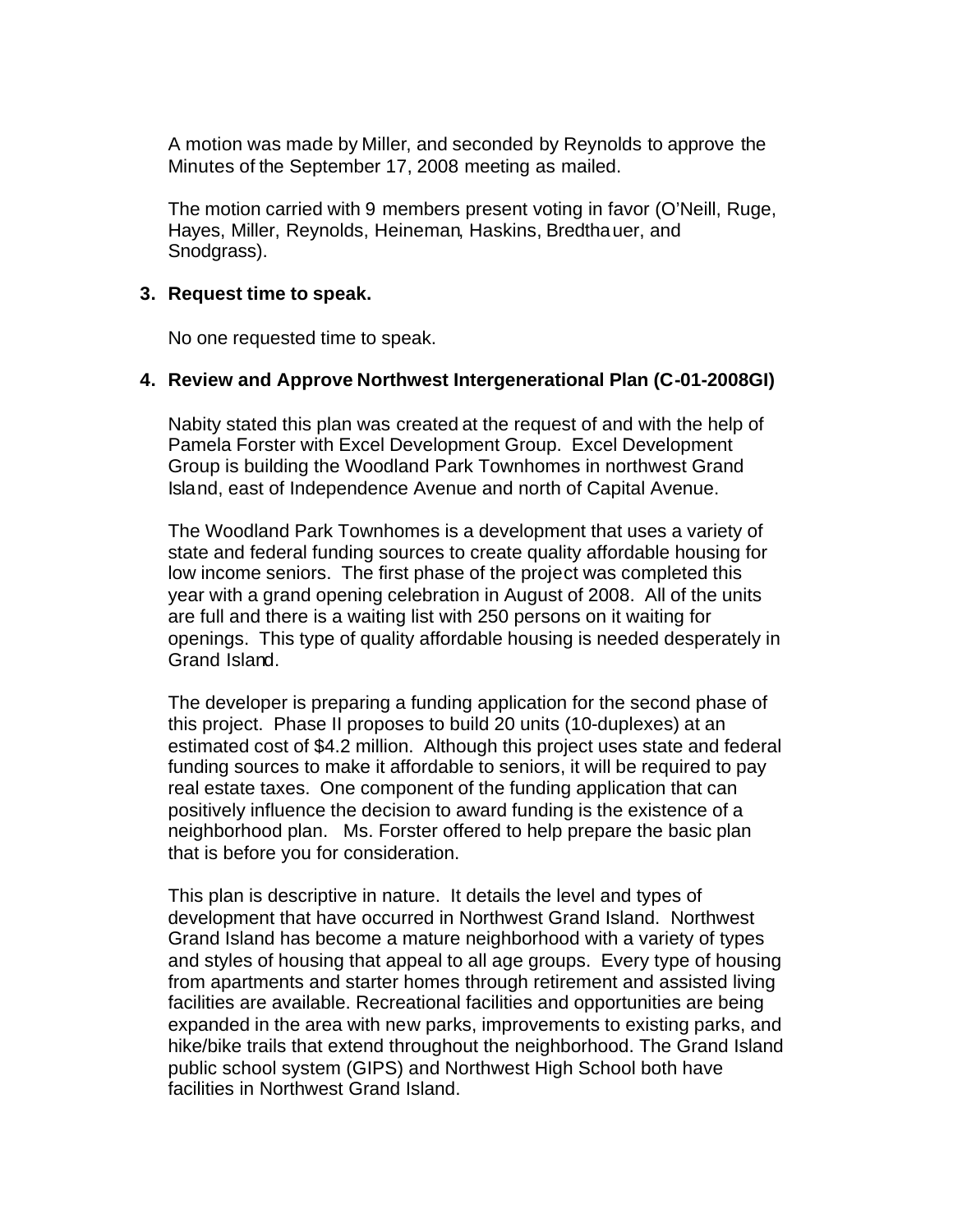Examination of neighborhoods is a good way to gauge the development of the community. This plan shows consistent growth with high quality development that meets the needs of a wide range of people.

Nabity recommended approval of this plan.

O'Neill asked if there were any questions.

O'Neill asked for a motion. A motion was made by Hayes to approve the Northwest Grand Island Intergenerational Plan as submitted and was seconded by Ruge.

A roll call vote was taken and the motion passed with 9 members present (O'Neill, Ruge, Hayes, Miller, Reynolds, Heineman, Haskins, Bredthauer, and Snodgrass) all voting in favor.

#### **5. Preliminary and Final Plat**

Hornady Subdivision located North of Stolley Park Road and west of Arthur Street in Grand Island, consisting of approximately 7.822 acres creating five lots. Property is zoned R2 (Low Density Residential Zone), sewer and water are available.

O'Neill asked if there were any questions.

Ruge asked if there was a way to inform potential purchasers of the lots that water is present. That they would have to build up higher or risk having water in their basement. Nabity explained if the city requires them to build at a particular elevation and there is still water in the basement that could shift responsibility onto the City, leaving the final decision up to the homeowner about whether or how deep to build a basement leaves that responsibility firmly on the shoulders of the homeowner.

Heineman asked who was responsible for paying for the cul-de-sac; Nabity explained the developer would be responsible for that because this there is not a proposal for a paving district.

O'Neill asked for a motion. A motion was made by Bredthauer to approve Preliminary and Final Plat for Hornady Subdivision as presented and seconded by Heineman.

A roll call vote was taken and the motion passed with 9 members present (O'Neill, Ruge, Hayes, Miller, Reynolds, Heineman, Haskins, Bredthauer, and Snodgrass) all voting in favor.

#### **6. Final Plat HW Subdivision**

HW Subdivision is located south of Nebraska Hwy 2, and north of Nevada Ave.,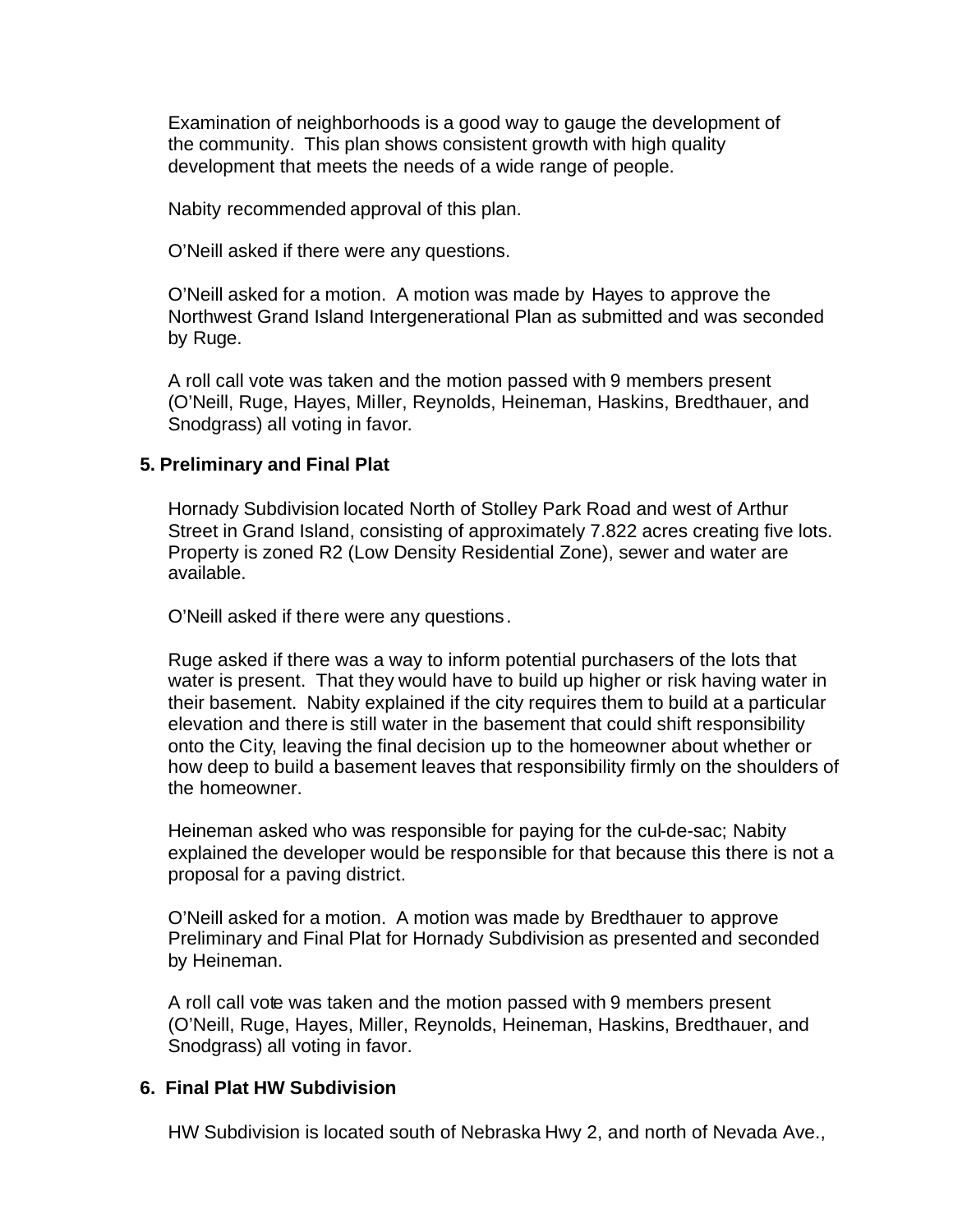in Grand Island, consisting of approximately 16.067 acres, creating two lots. Property is zoned RO (Residential Office Zone), sewer and water are available.

O'Neill asked if there were any questions.

O'Neill asked for a motion. A motion was made by Hayes to approve the Final Plat HW Subdivision as submitted and was seconded by Haskins.

A roll call vote was taken and the motion passed with 9 members present (O'Neill, Ruge, Hayes, Miller, Reynolds, Heineman, Haskins, Bredthauer, and Snodgrass) all voting in favor.

#### **7. Final Plat Vanosdall Subdivision**

Vanosdall Subdivision is located east of South Locust and North of US Highway 34, in Grand Island, consisting of 3.1606 acres, creating 2 lots.

O'Neill asked if there were any questions.

O'Neill asked for a motion. A motion was made by Heineman to approve the Final Plat Vanosdall as submitted and was seconded by Reynolds.

A roll call vote was taken and the motion passed with 9 members present (O'Neill, Ruge, Hayes, Miller, Reynolds, Heineman, Haskins, Bredthauer, and Snodgrass) all voting in favor.

#### **8. Final Plat Theisen Subdivision**

Theisen Subdivision is located east of 130<sup>th</sup> Rd., south of Chapman Rd., and north of One R Road, in Hall County, consisting of 3.868 acres, one lot, this is a one time split of 80 acres or more.

O'Neill asked if there were any questions.

O'Neill asked for a motion. A motion was made by Ruge to approve the Final Plat Theisen Subdivision as submitted and was seconded by Haskins.

A roll call vote was taken and the motion passed with 9 members present (O'Neill, Ruge, Hayes, Miller, Reynolds, Heineman, Haskins, Bredthauer, and Snodgrass) all voting in favor.

#### **9. Planning Directors Report**

Nomination Committee for the election of new officers; Les Ruge, Village Rep., Karen Bredthauer, Grand Island Rep., Pat O'Neill, County Rep.